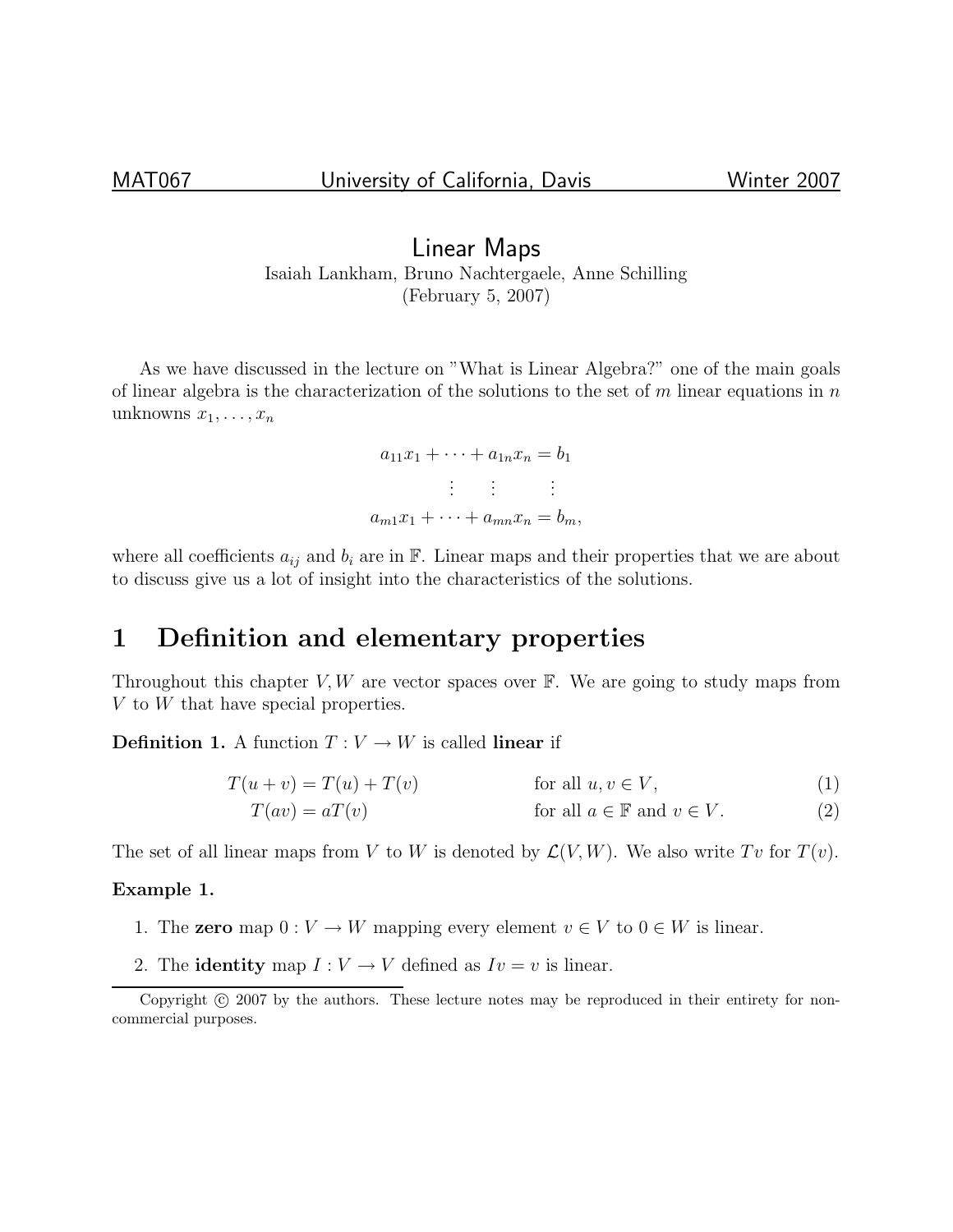3. Let  $T: \mathcal{P}(\mathbb{F}) \to \mathcal{P}(\mathbb{F})$  be the **differentiation** map defined as  $Tp(z) = p'(z)$ . Then for two polynomials  $p(z), q(z) \in \mathcal{P}(\mathbb{F})$  we have

$$
T(p(z) + q(z)) = (p(z) + q(z))' = p'(z) + q'(z) = T(p(z)) + T(q(z)).
$$

Similarly for a polynomial  $p(z) \in \mathcal{P}(\mathbb{F})$  and a scalar  $a \in \mathbb{F}$  we have

$$
T(ap(z)) = (ap(z))' = ap'(z) = aT(p(z)).
$$

Hence  $T$  is linear.

4. Let  $T : \mathbb{R}^2 \to \mathbb{R}^2$  be the map given by  $T(x, y) = (x - 2y, 3x + y)$ . Then for  $(x, y), (x', y') \in \mathbb{R}^2$  we have

$$
T((x,y) + (x',y')) = T(x+x',y+y') = (x+x'-2(y+y'),3(x+x') + y+y')= (x-2y,3x+y) + (x'-2y',3x'+y') = T(x,y) + T(x',y').
$$

Similarly, for  $(x, y) \in \mathbb{R}^2$  and  $a \in \mathbb{F}$  we have

$$
T(a(x, y)) = T(ax, ay) = (ax - 2ay, 3ax + ay) = a(x - 2y, 3x + y) = aT(x, y).
$$

Hence T is linear. More generally, any map  $T : \mathbb{F}^n \to \mathbb{F}^m$  defined by

$$
T(x_1, \ldots, x_n) = (a_{11}x_1 + \cdots + a_{1n}x_n, \ldots, a_{m1}x_1 + \cdots + a_{mn}x_n)
$$

with  $a_{ij} \in \mathbb{F}$  is linear.

5. Not all functions are linear! For example the exponential function  $f(x) = e^x$  is not linear since  $e^{2x} \neq 2e^x$ . Also the function  $f : \mathbb{F} \to \mathbb{F}$  given by  $f(x) = x - 1$  is not linear since  $f(x + y) = (x + y) - 1 \neq (x - 1) + (y - 1) = f(x) + f(y)$ .

An important result is that linear maps are already completely determined if their values on basis vectors are specified.

**Theorem 1.** Let  $(v_1, \ldots, v_n)$  be a basis of V and  $(w_1, \ldots, w_n)$  an arbitrary list of vectors in W. Then there exists a unique linear map

$$
T: V \to W \quad such \, that \, T(v_i) = w_i.
$$

*Proof.* First we verify that there is at most one linear map T with  $T(v_i) = w_i$ . Take any  $v \in V$ . Since  $(v_1, \ldots, v_n)$  is a basis of V there are unique scalars  $a_1, \ldots, a_n \in \mathbb{F}$  such that  $v = a_1v_1 + \cdots + a_nv_n$ . By linearity we must have

$$
T(v) = T(a_1v_1 + \dots + a_nv_n) = a_1T(v_1) + \dots + a_nT(v_n) = a_1w_1 + \dots + a_nw_n, \qquad (3)
$$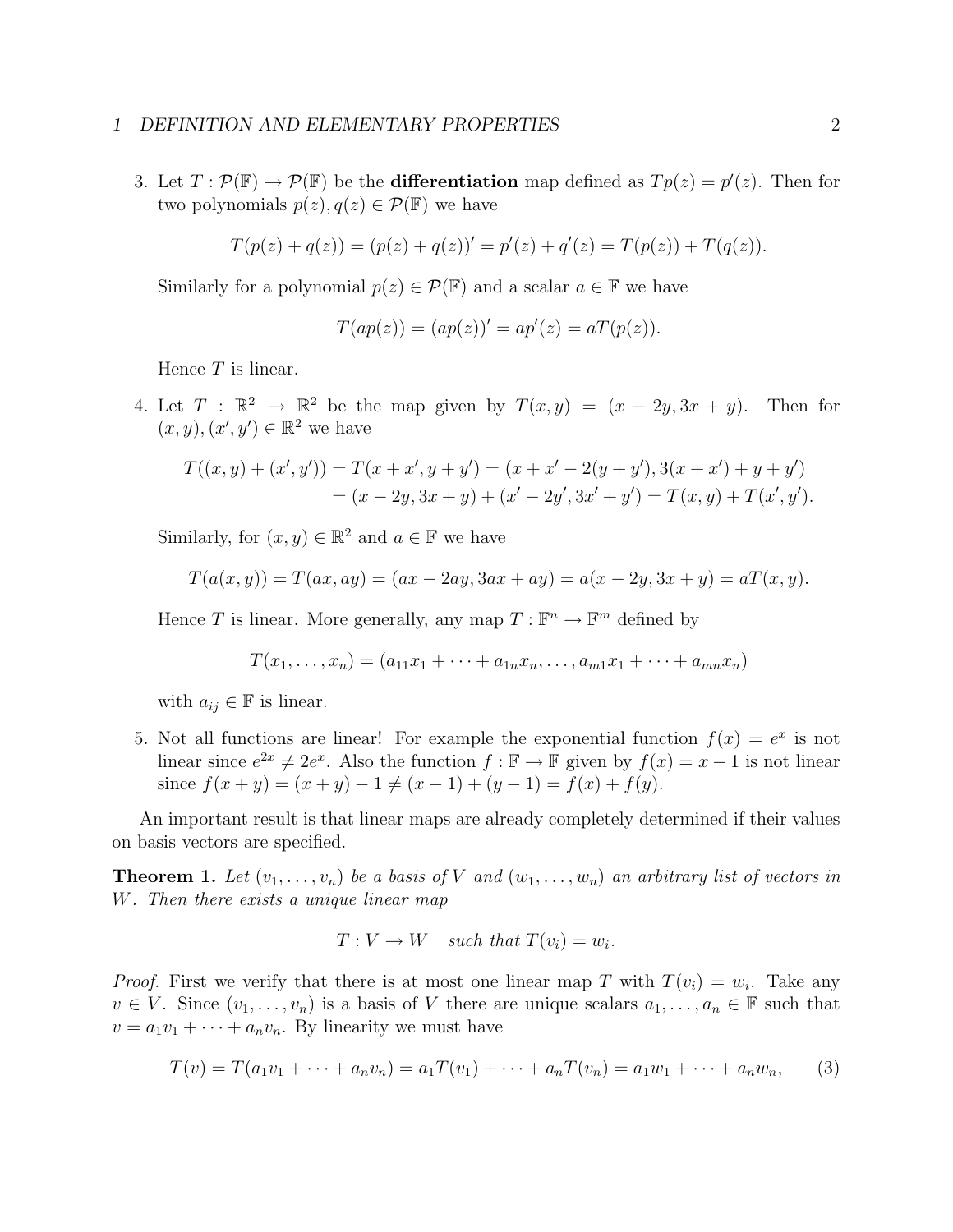#### 2 NULL SPACES 3

and hence  $T(v)$  is completely determined. To show existence, use (3) to define T. It remains to show that this T is linear and that  $T(v_i) = w_i$ . These two conditions are not hard to show and are left to the reader.  $\Box$ 

The set of linear maps  $\mathcal{L}(V, W)$  is itself a vector space. For  $S, T \in \mathcal{L}(V, W)$  addition is defined as

$$
(S+T)v = Sv + Tv \text{ for all } v \in V.
$$

For  $a \in \mathbb{F}$  and  $T \in \mathcal{L}(V, W)$  scalar multiplication is defined as

$$
(aT)(v) = a(Tv) \text{ for all } v \in V.
$$

You should verify that  $S + T$  and  $aT$  are indeed linear maps again and that all properties of a vector space are satisfied.

In addition to addition and scalar multiplication we can defined the **composition of linear maps**. Let V, U, W be vector spaces over F. Then for  $S \in \mathcal{L}(U, V)$  and  $T \in \mathcal{L}(V, W)$ , we define  $T \circ S \in \mathcal{L}(U, W)$  as

$$
(T \circ S)(u) = T(S(u))
$$
 for all  $u \in U$ .

The map  $T \circ S$  is often also called the **product** of T and S denoted by TS. It has the following properties:

- 1. Associativity:  $(T_1T_2)T_3 = T_1(T_2T_3)$  for all  $T_1 \in \mathcal{L}(V_1, V_0)$ ,  $T_2 \in \mathcal{L}(V_2, V_1)$  and  $T_3 \in$  $\mathcal{L}(V_3, V_2)$ .
- 2. Identity:  $TI = IT = T$  where  $T \in \mathcal{L}(V, W)$  and I in TI is the identity map in  $\mathcal{L}(V, V)$  and I in IT is the identity map in  $\mathcal{L}(W, W)$ .
- 3. Distributive property:  $(T_1 + T_2)S = T_1S + T_2S$  and  $T(S_1 + S_2) = TS_1 + TS_2$  where  $S, S_1, S_2 \in \mathcal{L}(U, V)$  and  $T, T_1, T_2 \in \mathcal{L}(V, W)$ .

Note that the product of linear maps is not always commutative. For example if  $T \in$  $\mathcal{L}(\mathcal{P}(\mathbb{F}), \mathcal{P}(\mathbb{F}))$  is differentiation  $Tp(z) = p'(z)$  and  $S \in \mathcal{L}(\mathcal{P}(\mathbb{F}), \mathcal{P}(\mathbb{F}))$  is multiplication by  $z^2$  given by  $Sp(z) = z^2 p(z)$ , then

$$
(ST)p(z) = z^2p'(z)
$$
 but  $(TS)p(z) = z^2p'(z) + 2zp(z)$ .

### 2 Null spaces

**Definition 2.** Let  $T: V \to W$  be a linear map. Then the **null space** or **kernel** of T is the set of all vectors in  $V$  that map to zero:

$$
\operatorname{null} T = \{ v \in V \mid Tv = 0 \}.
$$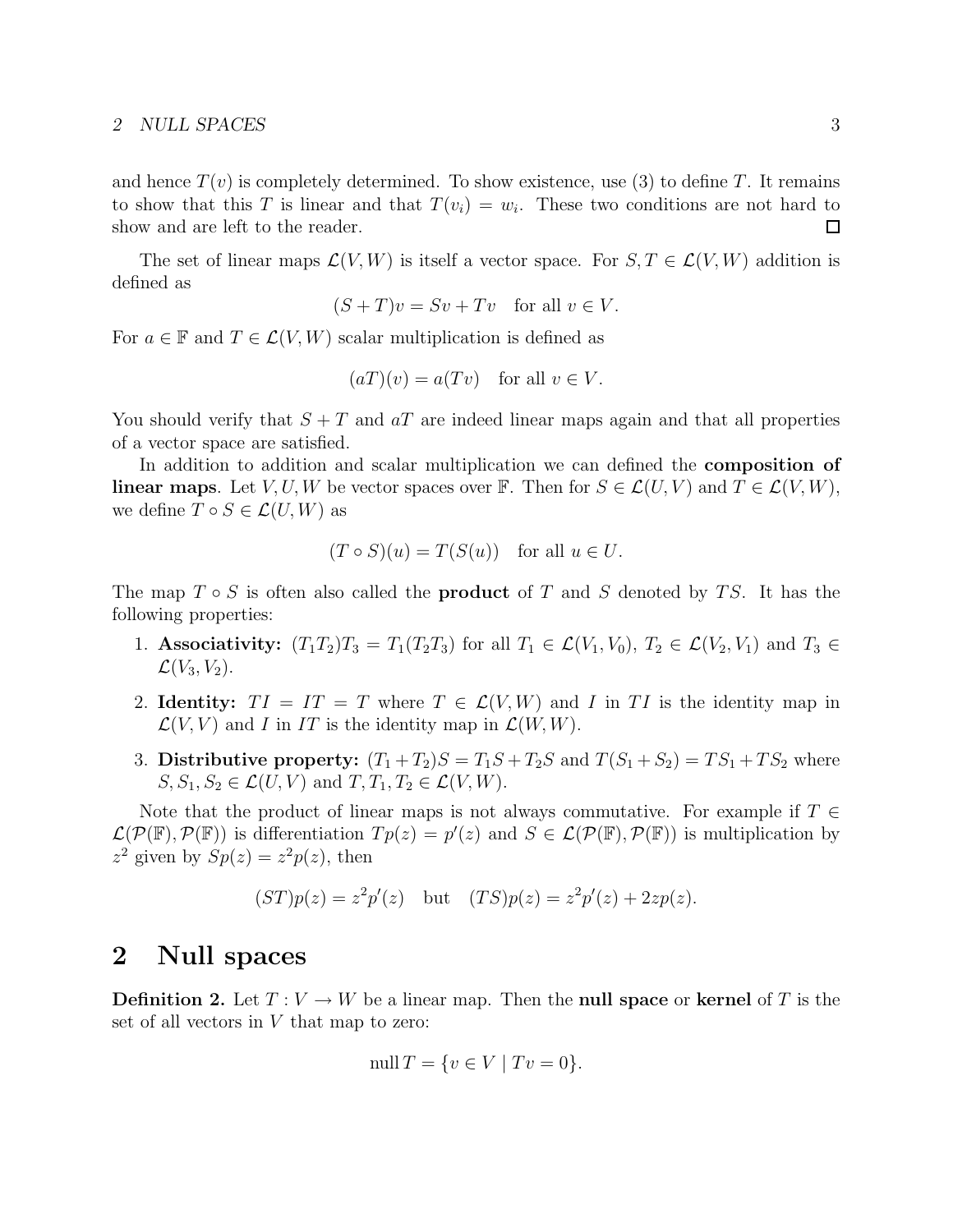**Example 2.** Let  $T \in \mathcal{L}(\mathcal{P}(\mathbb{F}), \mathcal{P}(\mathbb{F}))$  be differentiation  $Tp(z) = p'(z)$ . Then

$$
\text{null } T = \{ p \in \mathcal{P}(\mathbb{F}) \mid p(z) \text{ is constant} \}.
$$

**Proposition 2.** Let  $T: V \to W$  be a linear map. Then null T is a subspace of V.

*Proof.* We need to show that  $0 \in \text{null } T$  and that null T is closed under addition and scalar multiplication. By linearity we have

$$
T(0) = T(0+0) = T(0) + T(0)
$$

so that  $T(0) = 0$ . Hence  $0 \in \text{null } T$ . For closure under addition let  $u, v \in \text{null } T$ . Then

$$
T(u + v) = T(u) + T(v) = 0 + 0 = 0,
$$

and hence  $u + v \in \text{null } T$ . Similarly for closure under scalar multiplication, let  $u \in \text{null } T$ and  $a \in \mathbb{F}$ . Then

$$
T(au) = aT(u) = a0 = 0,
$$

so that  $au \in \text{null } T$ .

**Definition 3.** The linear map  $T: V \to W$  is called **injective** if for all  $u, v \in V$ , the condition  $Tu = Tv$  implies that  $u = v$ . In other words, different vectors in V are mapped to different vector in W.

**Proposition 3.** Let  $T: V \to W$  be a linear map. Then T is injective if and only if null  $T = \{0\}.$ 

Proof.

" $\implies$ " Suppose that T is injective. Since null T is a subspace of V, we know that  $0 \in \text{null } T$ . Assume that there is another vector  $v \in V$  that is in the kernel. Then  $T(v) = 0 = T(0)$ . Since T is injective this implies that  $v = 0$ , proving that null  $T = \{0\}$ .

" $\Longleftarrow$ " Assume that null  $T = \{0\}$ . Let  $u, v \in V$  such that  $Tu = Tv$ . Then  $0 = Tu - Tv$  $T(u - v)$ , so that  $u - v \in \text{null } T$ . Hence  $u - v = 0$  or equivalently  $u = v$  showing that T is indeed injective.  $\Box$ 

#### Example 3.

- 1. The differentiation map  $p(z) \mapsto p'(z)$  is not injective since  $p'(z) = q'(z)$  implies that  $p(z) = q(z) + c$  where  $c \in \mathbb{F}$  is a constant.
- 2. The identity map  $I: V \to V$  is injective.
- 3. The linear map  $T: \mathcal{P}(\mathbb{F}) \to \mathcal{P}(\mathbb{F})$  given by  $T(p(z)) = z^2 p(z)$  is injective since null  $T =$ {0}.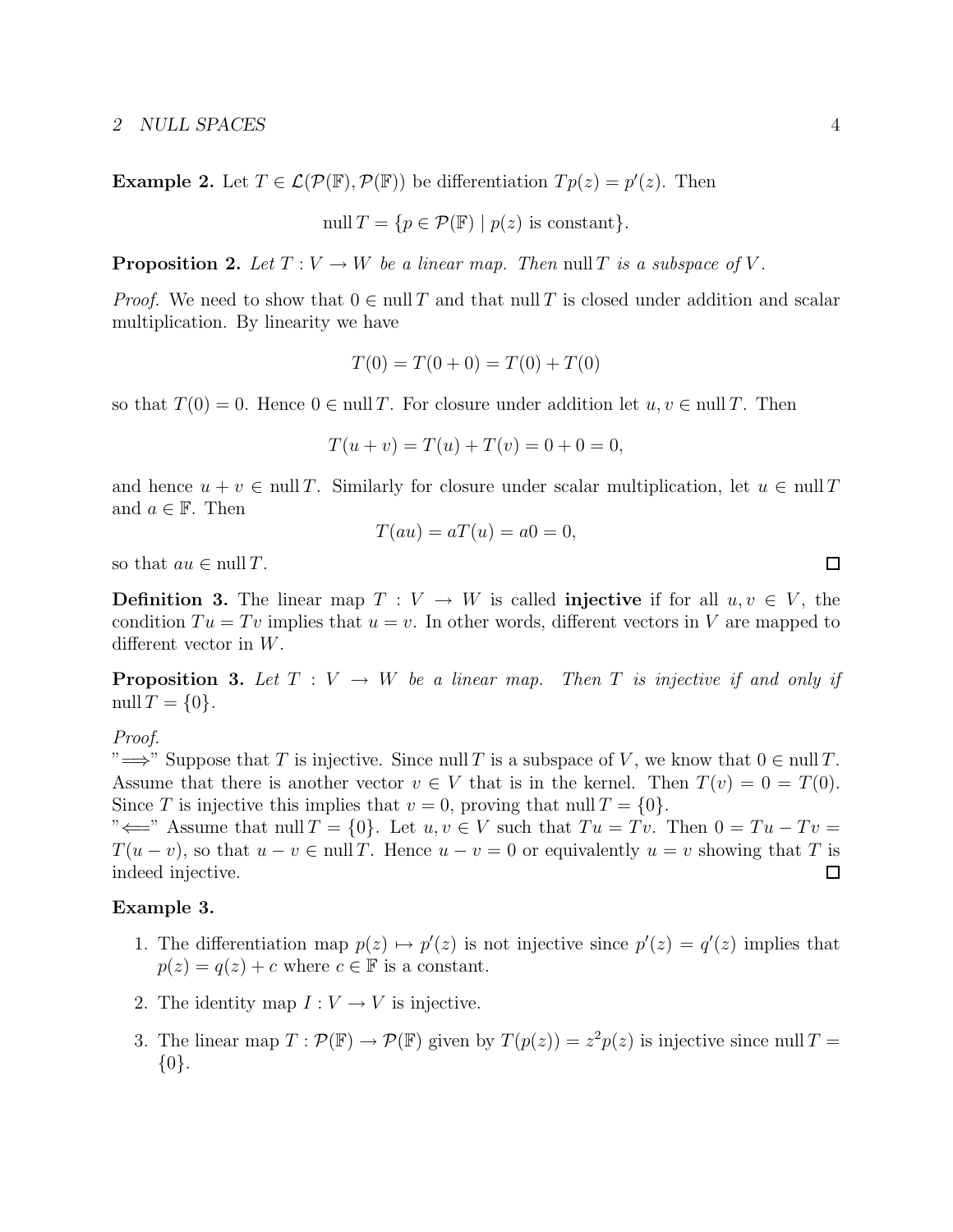3 RANGES 5

### 3 Ranges

**Definition 4.** Let  $T: V \to W$  be a linear map. The **range** of T, denoted by range T, is the subset of vectors of W that are in the image of  $T$ 

range  $T = \{Tv \mid v \in V\} = \{w \in W \mid \text{ there exists } v \in V \text{ such that } Tv = w\}.$ 

**Example 4.** The range of the differentiation map  $T : \mathcal{P}(\mathbb{F}) \to \mathcal{P}(\mathbb{F})$  is range  $T = \mathcal{P}(\mathbb{F})$  since for every polynomial  $q \in \mathcal{P}(\mathbb{F})$  there is a  $p \in \mathcal{P}(\mathbb{F})$  such that  $p' = q$ .

**Proposition 4.** Let  $T: V \to W$  be a linear map. Then range T is a subspace of W.

*Proof.* We need to show that  $0 \in \text{range } T$  and that range T is closed under addition and scalar multiplication. We already showed that  $T0 = 0$  so that  $0 \in \text{range } T$ .

For closure under addition let  $w_1, w_2 \in \text{range } T$ . Then there exist  $v_1, v_2 \in V$  such that  $Tv_1 = w_1$  and  $Tv_2 = w_2$ . Hence

$$
T(v_1 + v_2) = Tv_1 + Tv_2 = w_1 + w_2
$$

so that  $w_1 + w_2 \in \text{range } T$ .

For closure under scalar multiplication, let  $w \in \text{range } T$  and  $a \in \mathbb{F}$ . Then there exists a  $v \in V$  such that  $Tv = w$ . Thus

$$
T(av) = aTv = aw
$$

so that  $aw \in \text{range } T$ .

**Definition 5.** A linear map  $T: V \to W$  is called **surjective** if range  $T = W$ . A linear map  $T: V \to W$  is called **bijective** if T is injective and surjective.

**Example 5.** The differentiation map  $T : \mathcal{P}(\mathbb{F}) \to \mathcal{P}(\mathbb{F})$  is surjective since range  $T = \mathcal{P}(\mathbb{F})$ . However, if we restrict ourselves to polynomials of degree at most  $m$ , then the differentiation map  $T: \mathcal{P}_m(\mathbb{F}) \to \mathcal{P}_m(\mathbb{F})$  is not surjective since polynomials of degree m are not in the range of T.

# 4 Homomorphisms

It should be mentioned that linear maps between vector spaces are also called vector space **homomorphisms**. Instead of the notation  $\mathcal{L}(V, W)$  one often sees the convention

$$
Hom_{\mathbb{F}}(V,W) = \{T : V \to W \mid T \text{ is linear}\}.
$$

A homomorhpism  $T: V \to W$  is called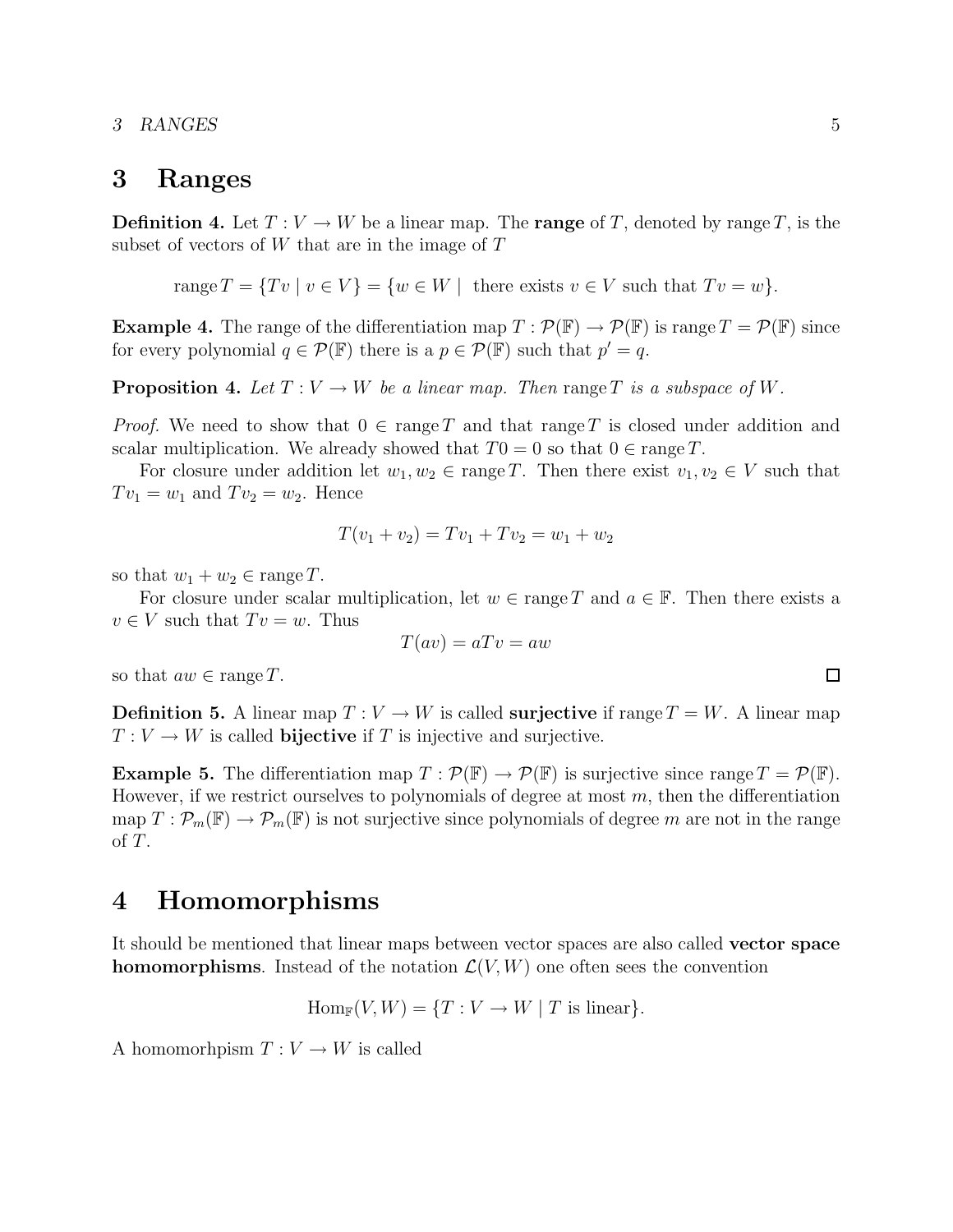#### 5 THE DIMENSION FORMULA 6

- Monomorphism iff  $T$  is injective;
- Epimorphism iff  $T$  is surjective;
- Isomorphism iff  $T$  is bijective;
- Endomorphism if  $V = W$ ;
- Automorphism iff  $V = W$  and T is bijective.

## 5 The dimension formula

The next theorem is the key result of this chapter. It relates the dimension of the kernel and range of a linear map.

**Theorem 5.** Let V be a finite-dimensional vector space and  $T: V \to W$  a linear map. Then range  $T$  is a finite-dimensional subspace of  $W$  and

$$
\dim V = \dim \operatorname{null} T + \dim \operatorname{range} T. \tag{4}
$$

*Proof.* Let V be a finite-dimensional vector space and  $T \in \mathcal{L}(V, W)$ . Since null T is a subspace of V, we know that null T has a basis  $(u_1, \ldots, u_m)$ . This implies that dim null T = m. By the Basis Extension Theorem it follows that  $(u_1, \ldots, u_m)$  can be extended to a basis of V, say  $(u_1, ..., u_m, v_1, ..., v_n)$ , so that dim  $V = m + n$ .

The theorem will follow by showing that  $(Tv_1, \ldots, Tv_n)$  is a basis of range T since this would imply that range T is finite-dimensional and dim range  $T = n$  proving (4).

Since  $(u_1, \ldots, u_m, v_1, \ldots, v_n)$  spans V, every  $v \in V$  can be written as a linear combination of these vectors

$$
v = a_1u_1 + \dots + a_mu_m + b_1v_1 + \dots + b_nv_n
$$

where  $a_i, b_j \in \mathbb{F}$ . Applying T to v we obtain

$$
Tv = b_1Tv_1 + \cdots + b_nTv_n,
$$

where the terms  $Tu_i$  disappeared since  $u_i \in \text{null } T$ . This shows that  $(Tv_1, \ldots, Tv_n)$  indeed spans range  $T$ .

To show that  $(Tv_1, \ldots, Tv_n)$  is a basis of range T it remains to show that this list is linearly independent. Assume that  $c_1, \ldots, c_n \in \mathbb{F}$  are such that

$$
c_1 T v_1 + \cdots + c_n T v_n = 0.
$$

By linearity of  $T$  this implies that

$$
T(c_1v_1+\cdots+c_nv_n)=0,
$$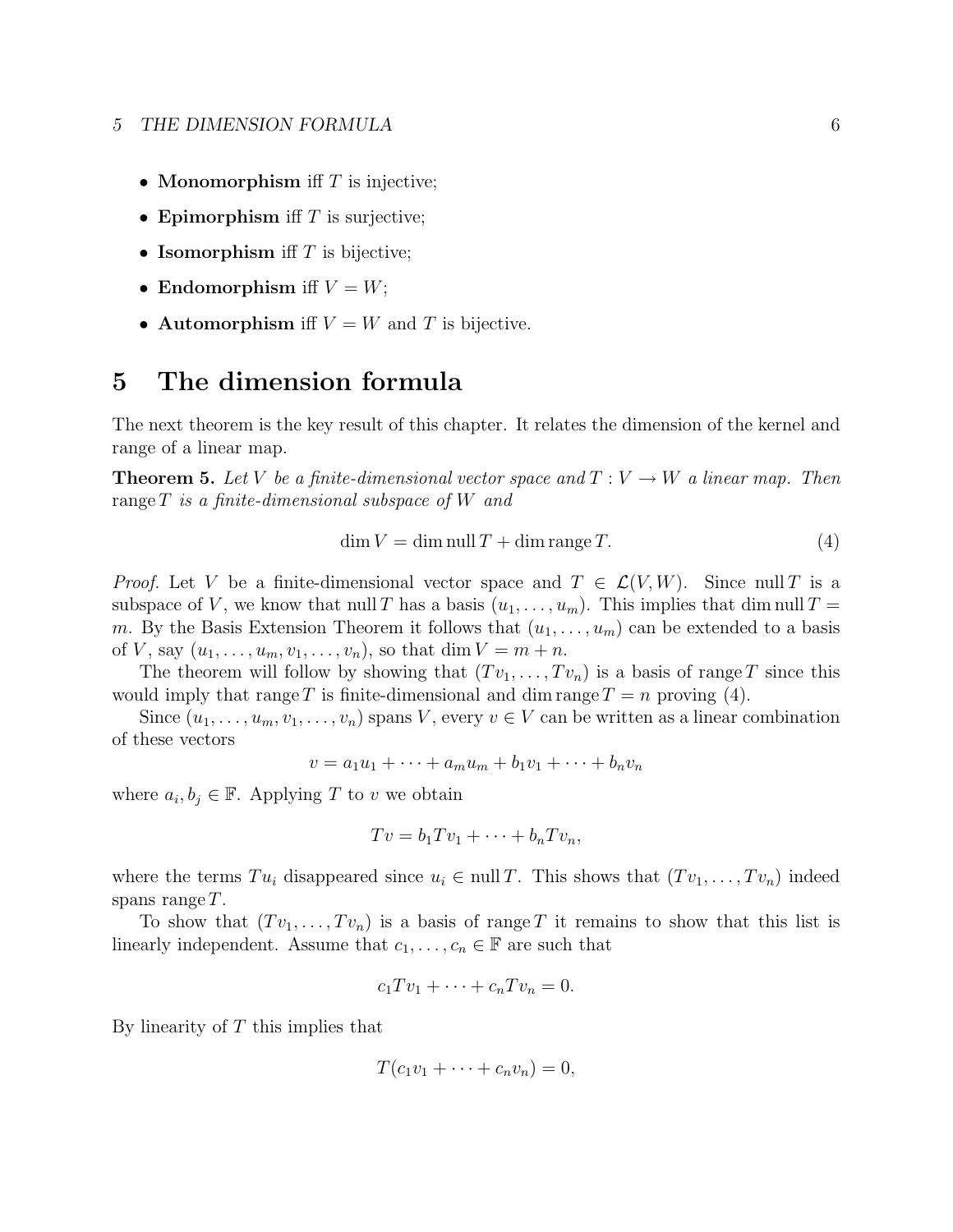so that  $c_1v_1 + \cdots + c_nv_n \in \text{null } T$ . Since  $(u_1, \ldots, u_m)$  is a basis of null T there must exist scalars  $d_1, \ldots, d_m \in \mathbb{F}$  such that

$$
c_1v_1+\cdots+c_nv_n=d_1u_1+\cdots+d_mu_m.
$$

However by the linear independence of  $(u_1, \ldots, u_m, v_1, \ldots, v_n)$  this implies that all coefficients  $c_1 = \cdots = c_n = d_1 = \cdots = d_m = 0$ . Thus  $(Tv_1, \ldots, Tv_n)$  is linearly independent and we are done.  $\Box$ 

Corollary 6. Let  $T \in \mathcal{L}(V, W)$ .

- 1. If  $\dim V > \dim W$ , then T is not injective.
- 2. If  $\dim V < \dim W$ , then T is not surjective.

Proof. By Theorem 5 we have

$$
\dim \operatorname{null} T = \dim V - \dim \operatorname{range} T
$$

$$
\geq \dim V - \dim W > 0.
$$

Since T is injective if and only if dim null  $T = 0$ , T cannot be injective. Similarly,

$$
\dim \operatorname{range} T = \dim V - \dim \operatorname{null} T
$$
  

$$
\leq \dim V < \dim W,
$$

so that range  $T$  cannot be equal to  $W$ . Hence  $T$  cannot be surjective.

### 6 The matrix of a linear map

Now we will see that every linear map can be encoded by a matrix, and vice versa every matrix defines a linear map.

Let V, W be finite-dimensional vector spaces, and let  $T: V \to W$  be a linear map. Suppose that  $(v_1, \ldots, v_n)$  is a basis of V and  $(w_1, \ldots, w_m)$  is a basis for W. We have seen in Theorem 1 that T is uniquely determined by specifying the vectors  $Tv_1, \ldots, Tv_n \in W$ . Since  $(w_1, \ldots, w_m)$  is a basis of W there exist unique scalars  $a_{ij} \in \mathbb{F}$  such that

$$
Tv_j = a_{1j}w_1 + \dots + a_{mj}w_m \quad \text{for } 1 \le j \le n. \tag{5}
$$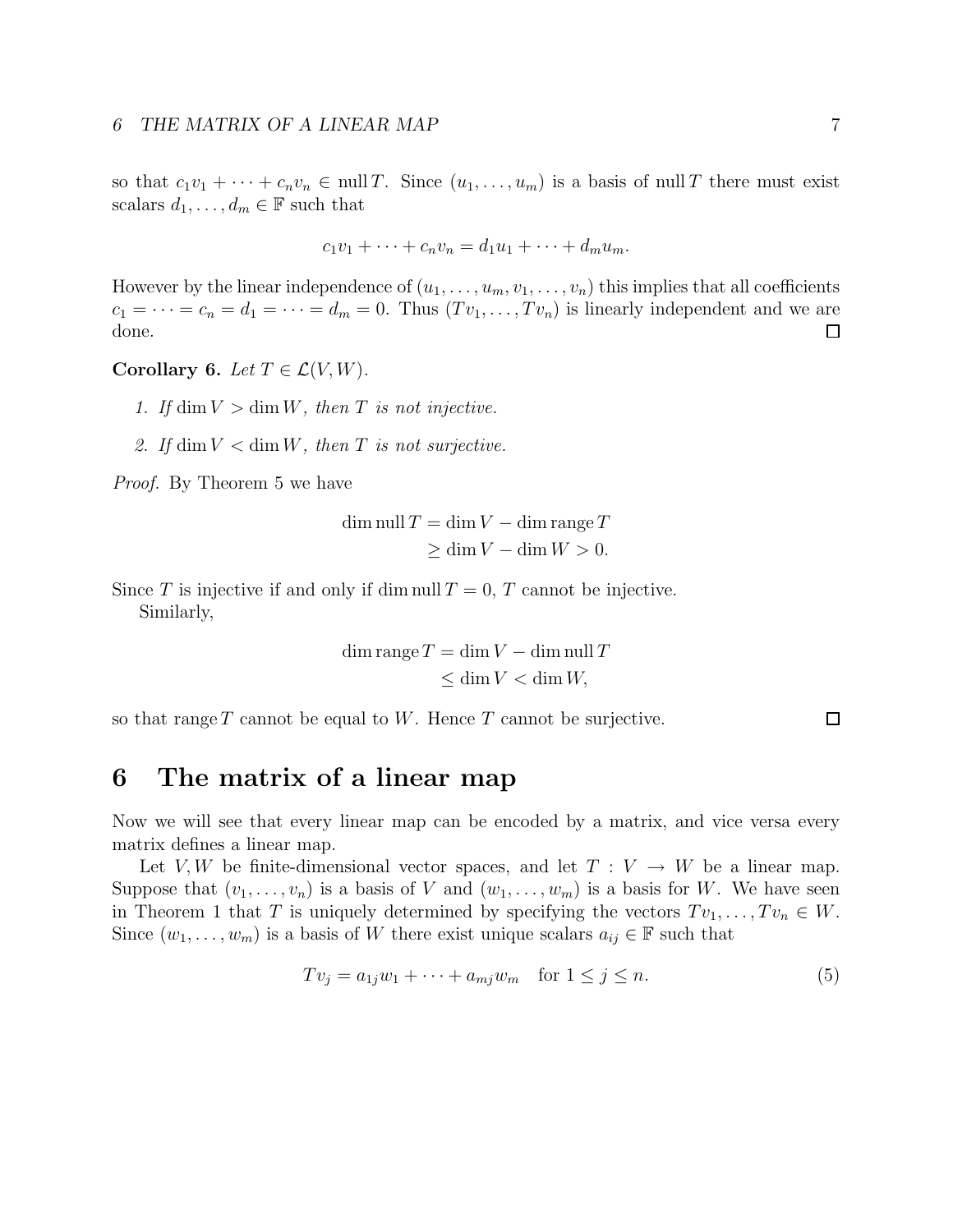### 6 THE MATRIX OF A LINEAR MAP 88

We can arrange these scalars in an  $m \times n$  matrix as follows

$$
M(T) = \begin{bmatrix} a_{11} & \dots & a_{1n} \\ \vdots & & \vdots \\ a_{m1} & \dots & a_{mn} \end{bmatrix}
$$

with m rows and n columns. Often this is also written as  $A = (a_{ij})_{1 \le i \le m, 1 \le j \le n}$ . The set of all  $m \times n$  matrices with entries in  $\mathbb F$  is denoted by  $\mathbb F^{m \times n}$ .

Remark 7. It is important to remember that  $M(T)$  not only depends on the linear map T, but also on the choice of the basis  $(v_1, \ldots, v_n)$  for V and  $(w_1, \ldots, w_m)$  for W. The j-th column of  $M(T)$  contains the coefficients of the j-th basis vector  $v_j$  expanded in terms of the basis  $(w_1, \ldots, w_m)$  as in (5).

**Example 6.** Let  $T : \mathbb{R}^2 \to \mathbb{R}^2$  be the linear map given by  $T(x, y) = (ax + by, cx + dy)$  for some  $a, b, c, d \in \mathbb{R}$ . Then with respect to the canonical basis of  $\mathbb{R}^2$  given by  $((1,0),(0,1))$ the corresponding matrix is

$$
M(T) = \begin{bmatrix} a & b \\ c & d \end{bmatrix}
$$

since  $T(1,0) = (a, c)$  gives the first column and  $T(0, 1) = (b, d)$  gives the second column.

More generally, if  $V = \mathbb{F}^n$  and  $W = \mathbb{F}^m$  with the standard basis  $(e_1, \ldots, e_n)$  for V and  $(f_1, \ldots, f_m)$  for W, where  $e_i$  (resp.  $f_i$ ) is the *n*-tuple (resp. *m*-tuple) with a one in position i and zeroes everywhere else, then the matrix  $M(T) = (a_{ij})$  is given by

$$
a_{ij} = (Te_j)_i.
$$

**Example 7.** Let  $T : \mathbb{R}^2 \to \mathbb{R}^3$  be the linear map defined as  $T(x, y) = (y, x + 2y, x + y)$ . Then with respect to the standard basis we have  $T(1, 0) = (0, 1, 1)$  and  $T(0, 1) = (1, 2, 1)$  so that

$$
M(T) = \begin{bmatrix} 0 & 1 \\ 1 & 2 \\ 1 & 1 \end{bmatrix}.
$$

However, if alternatively we take the basis  $((1, 2), (0, 1))$  of  $\mathbb{R}^2$  and  $((1, 0, 0), (0, 1, 0), (0, 0, 1))$ of  $\mathbb{R}^3$ , then  $T(1, 2) = (2, 5, 3)$  and  $T(0, 1) = (1, 2, 1)$  so that

$$
M(T) = \begin{bmatrix} 2 & 1 \\ 5 & 2 \\ 3 & 1 \end{bmatrix}.
$$

**Example 8.** Let  $S : \mathbb{R}^2 \to \mathbb{R}^2$  be the linear map  $S(x, y) = (y, x)$ . With respect to the basis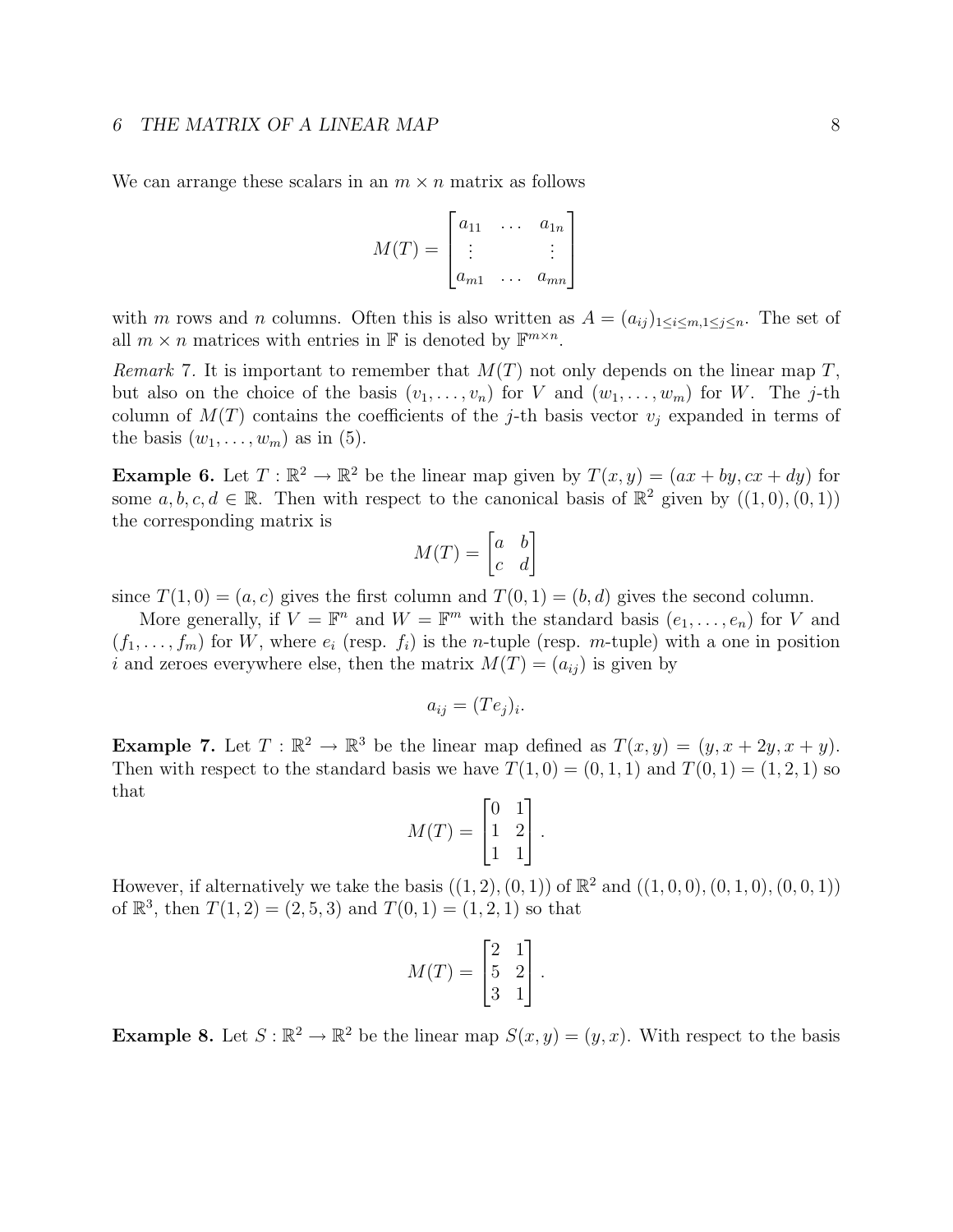### 6 THE MATRIX OF A LINEAR MAP 9

### $((1, 2), (0, 1))$  of  $\mathbb{R}^2$  we have

$$
S(1,2) = (2,1) = 2(1,2) - 3(0,1)
$$
 and  $S(0,1) = (1,0) = 1(1,2) - 2(0,1)$ ,

so that

$$
M(S) = \begin{bmatrix} 2 & 1 \\ -3 & -2 \end{bmatrix}.
$$

Note that given the vector spaces V and W of dimensions n and  $m$ , respectively, and a fixed choice of bases, there is a one-to-one correspondence between linear maps in  $\mathcal{L}(V, W)$ and matrices in  $\mathbb{F}^{m \times n}$ . Given the linear map T, the matrix  $M(T) = A = (a_{ij})$  is defined via (5). Conversely, given the matrix  $A = (a_{ij}) \in \mathbb{F}^{m \times n}$  we can define a linear map  $T: V \to$ W by setting

$$
Tv_j = \sum_{i=1}^{m} a_{ij}w_i.
$$

Recall that we saw that the set of linear maps  $\mathcal{L}(V, W)$  is a vector space. Since we have a one-to-one correspondence between linear maps and matrices we can also make the set of matrices  $\mathbb{F}^{m \times n}$  into a vector space. Given two matrices  $A = (a_{ij})$  and  $B = (b_{ij})$  in  $\mathbb{F}^{m \times n}$  and a scalar  $\alpha \in \mathbb{F}$  we define the sum of matrices and scalar multiplication componentwise:

$$
A + B = (a_{ij} + b_{ij})
$$

$$
\alpha A = (\alpha a_{ij}).
$$

Next we show that the **composition** of linear maps imposes a product on matrices, also called **matrix multiplication**. Suppose  $U, V, W$  are vector spaces over  $\mathbb{F}$  with bases  $(u_1, \ldots, u_p), (v_1, \ldots, v_n)$  and  $(w_1, \ldots, w_m)$ , respectively. Let  $S: U \to V$  and  $T: V \to W$  be linear maps. Then the product is a linear map  $T \circ S : U \to W$ .

Each linear map has its corresponding matrix  $M(T) = A, M(S) = B$  and  $M(TS) = C$ . The question is whether C is determined by A and B. We have for  $j \in \{1, 2, \ldots p\}$ 

$$
(T \circ S)u_j = T(b_{1j}v_1 + \dots + b_{nj}v_n) = b_{1j}Tv_1 + \dots + b_{nj}Tv_n
$$
  
= 
$$
\sum_{k=1}^n b_{kj}Tv_k = \sum_{k=1}^n b_{kj}(\sum_{i=1}^m a_{ik}w_i)
$$
  
= 
$$
\sum_{i=1}^m (\sum_{k=1}^n a_{ik}b_{kj})w_i.
$$

Hence the matrix  $C = (c_{ij})$  is given by

$$
c_{ij} = \sum_{k=1}^{n} a_{ik} b_{kj}.
$$
 (6)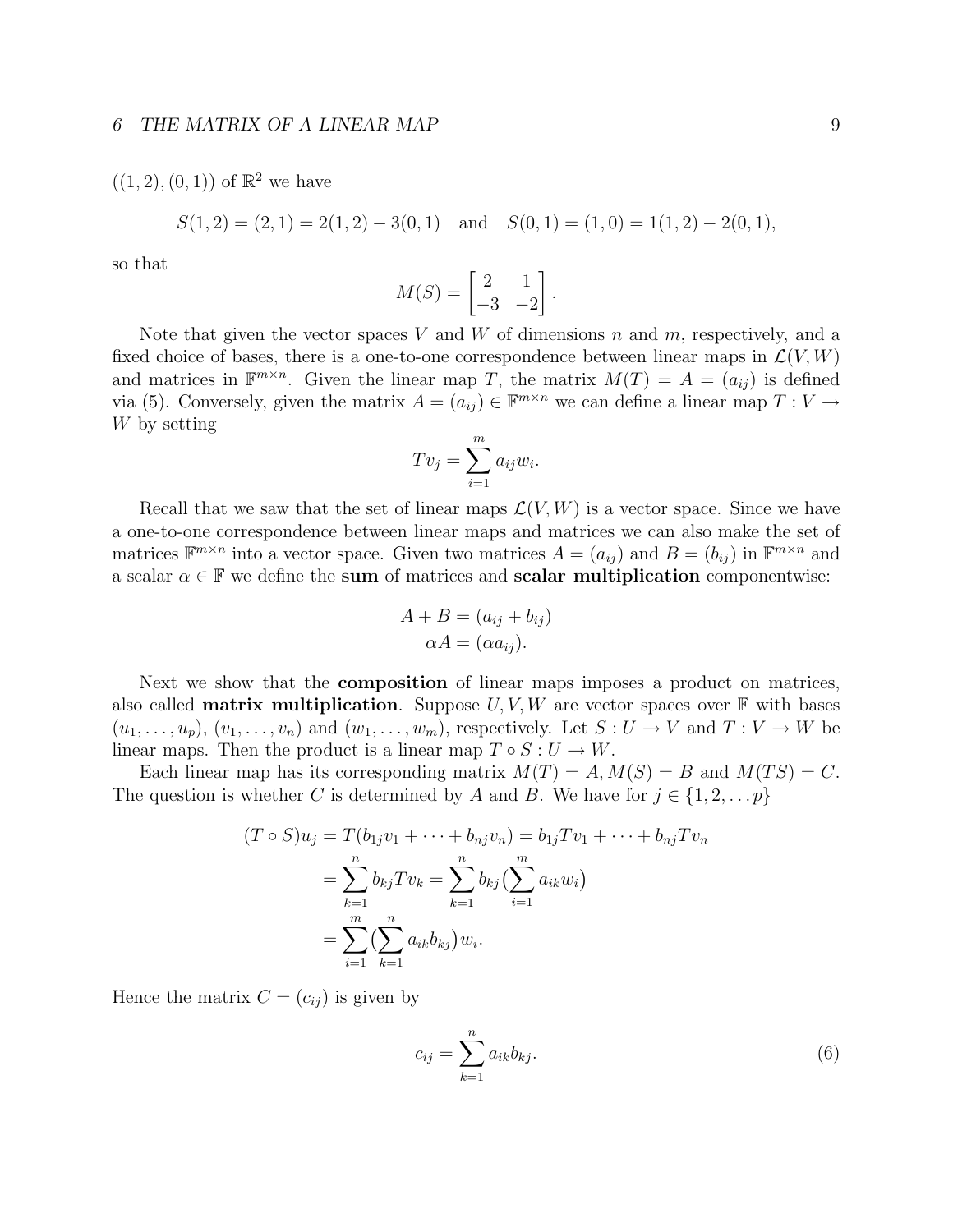Equation (6) can be used as the definition of the  $m \times p$  matrix C defined as the product of a  $m \times n$  matrix A and a  $n \times p$  matrix B

$$
C = AB.
$$
\n<sup>(7)</sup>

Our derivation implies that the correspondence between linear maps and matrices respects the product structure.

**Proposition 8.** Let  $S: U \to V$  and  $T: V \to W$  be linear maps. Then

$$
M(TS) = M(T)M(S).
$$

**Example 9.** Take the matrices of the linear maps  $T : \mathbb{R}^2 \to \mathbb{R}^3$  with bases  $((1, 2), (0, 1))$ for  $\mathbb{R}^2$  and the standard basis for  $\mathbb{R}^3$  and  $S: \mathbb{R}^2 \to \mathbb{R}^2$  with basis  $((1, 2), (0, 1))$  for  $\mathbb{R}^2$  of Examples 7 and 8. Then

$$
M(TS) = M(T)M(S) = \begin{bmatrix} 2 & 1 \\ 5 & 2 \\ 3 & 1 \end{bmatrix} \begin{bmatrix} 2 & 1 \\ -3 & -2 \end{bmatrix} = \begin{bmatrix} 1 & 0 \\ 4 & 1 \\ 3 & 1 \end{bmatrix}.
$$

Given a vector  $v \in V$  we can also associate a matrix  $M(v)$  to v as follows. Let  $(v_1, \ldots, v_n)$ be a basis of V. Then there are unique scalars  $b_1, \ldots, b_n$  such that

$$
v = b_1v_1 + \cdots b_nv_n.
$$

The matrix of v is the  $n \times 1$  matrix defined as

$$
M(v) = \begin{bmatrix} b_1 \\ \vdots \\ b_n \end{bmatrix}.
$$

**Example 10.** The matrix of a vector  $x = (x_1, \ldots, x_n) \in \mathbb{F}^n$  in the standard basis  $(e_1, \ldots, e_n)$ is the column vector or  $n\times 1$  matrix

$$
M(x) = \begin{bmatrix} x_1 \\ \vdots \\ x_n \end{bmatrix}
$$

since  $x = (x_1, \ldots, x_n) = x_1e_1 + \cdots + x_ne_n$ .

The next result shows how the notion of a matrix of a linear map  $T: V \to W$  and the matrix of a vector  $v \in V$  fit together.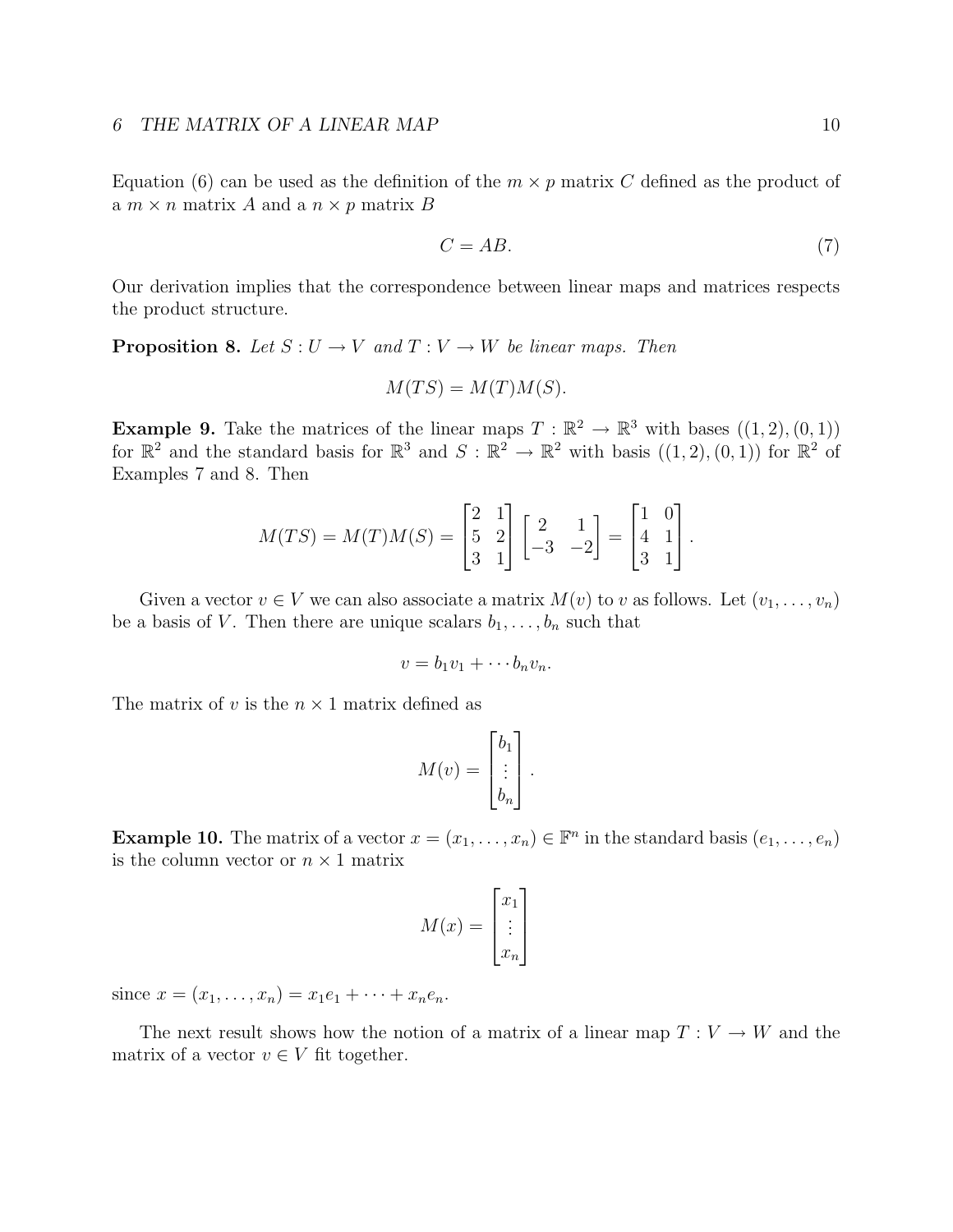#### 6 THE MATRIX OF A LINEAR MAP 11

**Proposition 9.** Let  $T: V \to W$  be a linear map. Then for every  $v \in V$ 

$$
M(Tv) = M(T)M(v).
$$

*Proof.* Let  $(v_1, \ldots, v_n)$  be a basis of V and  $(w_1, \ldots, w_m)$  a basis for W. Suppose that with respect to these bases the matrix of T is  $M(T) = (a_{ij})_{1 \leq i \leq m, 1 \leq j \leq n}$ . Recall that this means that for all  $j \in \{1, 2, \ldots, n\}$ 

$$
Tv_j=\sum_{k=1}^m a_{kj}w_k.
$$

The vector  $v \in V$  can be written uniquely as a linear combination of the basis vectors as

$$
v = b_1v_1 + \cdots + b_nv_n.
$$

Hence

$$
Tv = b_1Tv_1 + \dots + b_nTv_n
$$
  
=  $b_1 \sum_{k=1}^{m} a_{k1}w_k + \dots + b_n \sum_{k=1}^{m} a_{kn}w_k$   
=  $\sum_{k=1}^{m} (a_{k1}b_1 + \dots + a_{kn}b_n)w_k.$ 

This shows that  $M(Tv)$  is the  $m \times 1$  matrix

$$
M(Tv) = \begin{bmatrix} a_{11}b_1 + \cdots + a_{1n}b_n \\ \vdots \\ a_{m1}b_1 + \cdots + a_{mn}b_n \end{bmatrix}.
$$

It is not hard to check using the formula for matrix multiplication that  $M(T)M(v)$  gives the same result.  $\Box$ 

**Example 11.** Take the linear map S from Example 8 with basis  $((1, 2), (0, 1))$  of  $\mathbb{R}^2$ . To determine the action on the vector  $v = (1, 4) \in \mathbb{R}^2$  note that  $v = (1, 4) = 1(1, 2) + 2(0, 1)$ . Hence

$$
M(Sv) = M(S)M(v) = \begin{bmatrix} 2 & 1 \\ -3 & -2 \end{bmatrix} \begin{bmatrix} 1 \\ 2 \end{bmatrix} = \begin{bmatrix} 4 \\ -7 \end{bmatrix}.
$$

This means

$$
Sv = 4(1,2) - 7(0,1) = (4,1)
$$

which is indeed true.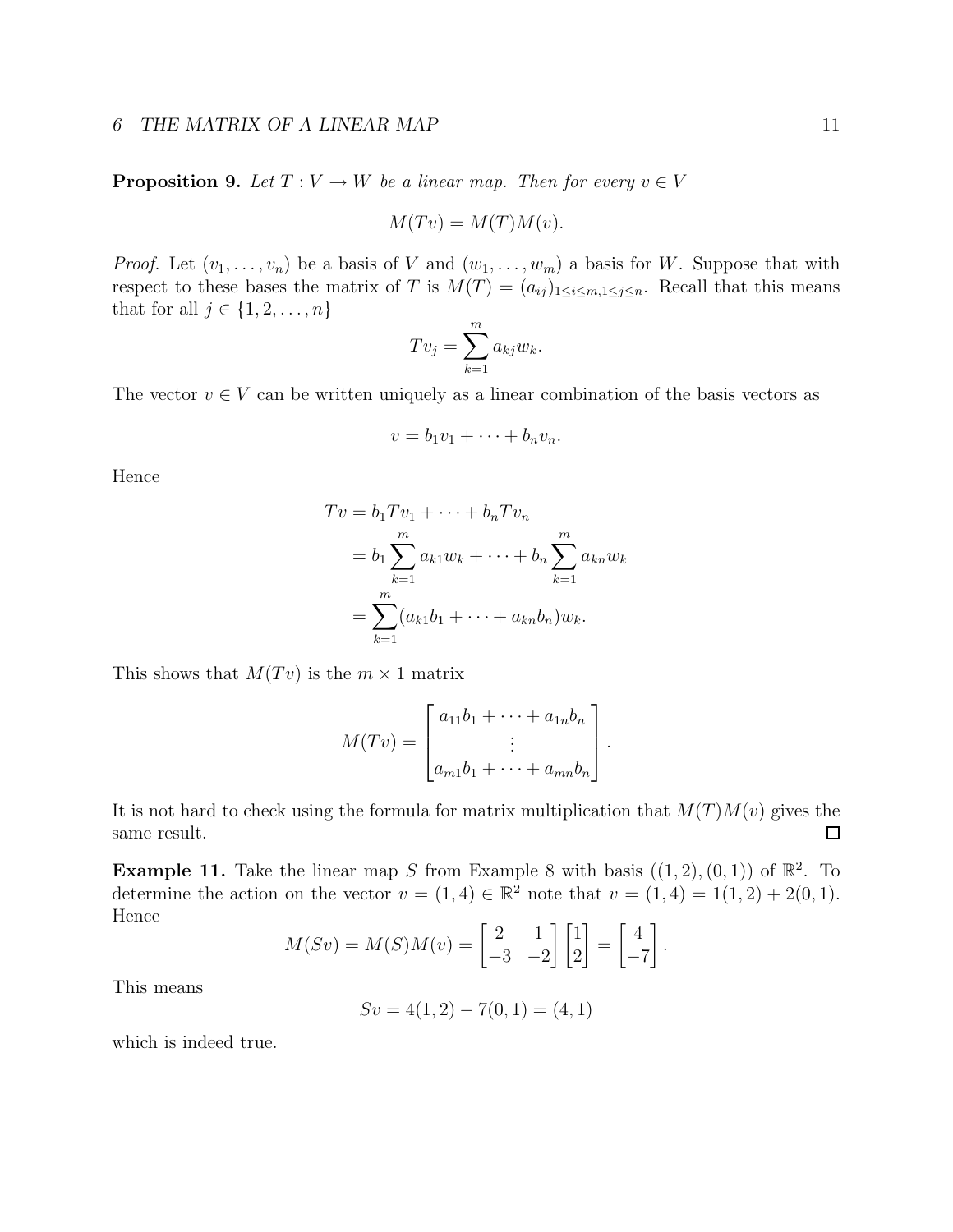### 7 Invertibility

**Definition 6.** A linear map  $T: V \to W$  is called **invertible** if there exists a linear map  $S: W \to V$  such that

$$
TS = I_W
$$
 and  $ST = I_V$ ,

where  $I_V: V \to V$  is the identity map on V and  $I_W: W \to W$  is the identity map on W. We say that  $S$  is an **inverse** of  $T$ .

Note that if the linear map  $T$  is invertible, then the inverse is unique. Suppose  $S$  and  $R$ are inverses of T. Then

$$
ST = I_V = RT
$$

$$
TS = I_W = TR.
$$

Hence

$$
S = S(TR) = (ST)R = R.
$$

We denote the unique inverse of an invertible linear map  $T$  by  $T^{-1}$ .

**Proposition 10.** A linear map  $T \in \mathcal{L}(V, W)$  is invertible if and only if T is injective and surjective.

#### Proof.

" $\Longrightarrow$ " Suppose T is invertible.

To show that T is injective, suppose that  $u, v \in V$  are such that  $Tu = Tv$ . Apply the inverse  $T^{-1}$  of T to obtain  $T^{-1}Tu = T^{-1}Tv$  so that  $u = v$ . Hence T is injective.

To show that T is surjective, we need to show that for every  $w \in W$  there is a  $v \in V$ such that  $Tv = w$ . Take  $v = T^{-1}w \in V$ . Then  $T(T^{-1}w) = w$ . Hence T is surjective.

" $\Longleftarrow$ " Suppose that T is injective and surjective. We need to show that T is invertible. We define a map  $S \in \mathcal{L}(W, V)$  as follows. Since T is surjective, we know that for every  $w \in W$ there exists a  $v \in V$  such that  $Tv = w$ . Moreover, since T is injective, this v is uniquely determined. Hence define  $Sw = v$ .

We claim that S is the inverse of T. Note that for all  $w \in W$  we have  $TSw = Tv = w$ so that  $TS = I_W$ . Similarly for all  $v \in V$  we have  $STv = Sw = v$  so that  $ST = I_V$ .

It remains to show that S is a linear map. For all  $w_1, w_2 \in W$  we have

$$
T(Sw_1 + Sw_2) = TSw_1 + TSw_2 = w_1 + w_2,
$$

so that  $Sw_1 + Sw_2$  is the unique vector v in V such that  $Tv = w_1 + w_2 = w$ . Hence

$$
Sw_1 + Sw_2 = v = Sw = S(w_1 + w_2).
$$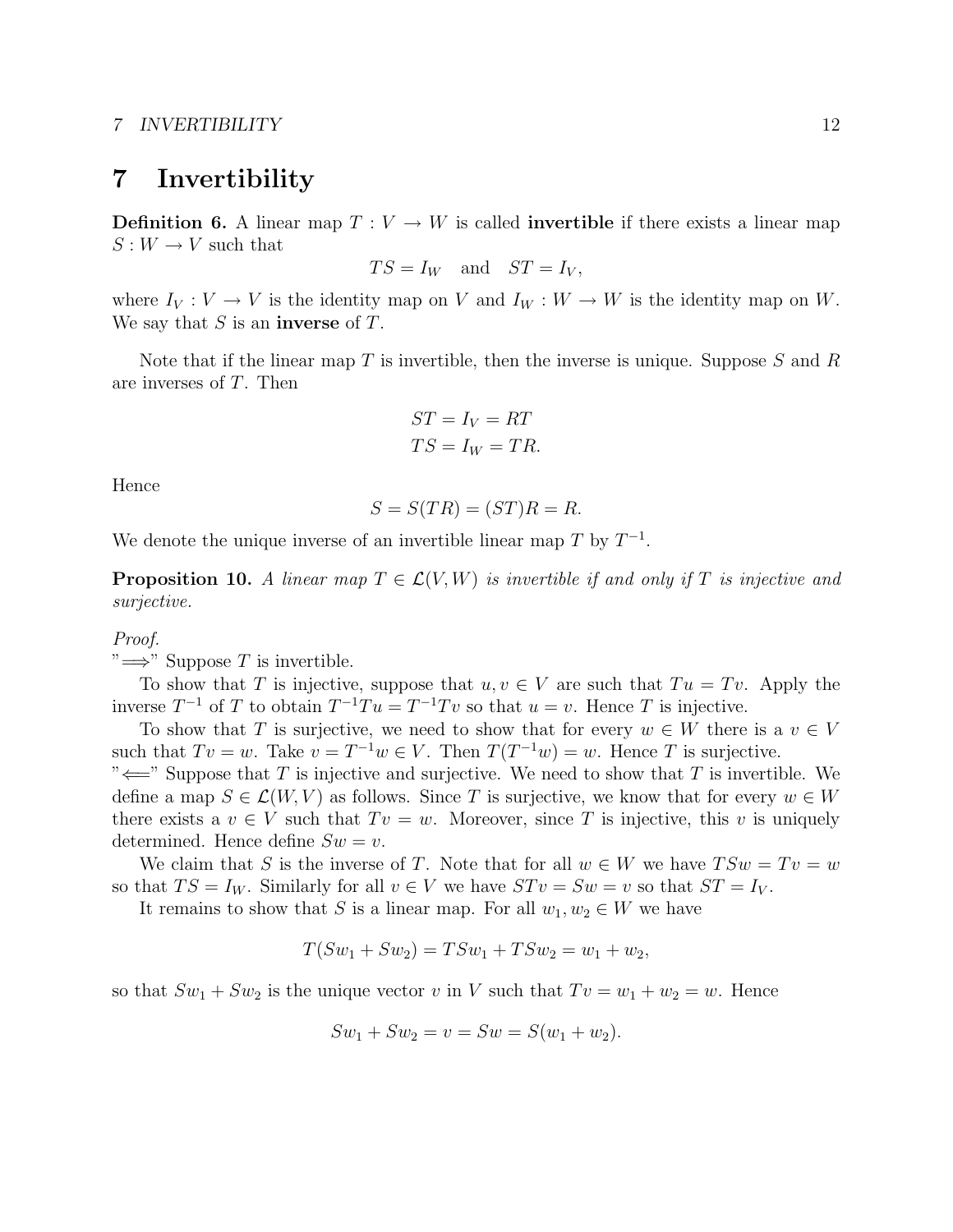The proof that  $S(aw) = aSw$  is similar. For  $w \in W$  and  $a \in \mathbb{F}$  we have

$$
T(aSw) = aT(Sw) = aw
$$

so that  $aSw$  is the unique vector in V that maps to aw. Hence  $S(aw) = aSw$ .

**Definition 7.** Two vector spaces V and W are called **isomorphic** if there exists an invertible linear map  $T \in \mathcal{L}(V, W)$ .

**Theorem 11.** Two finite-dimensional vector spaces V and W over  $\mathbb{F}$  are isomorphic if and only if  $\dim V = \dim W$ .

### Proof.

" $\implies$ " Suppose V and W are isomorphic. Then there exists an invertible linear map  $T \in \mathcal{L}(V, W)$ . Since T is invertible, it is injective and surjective, so that null  $T = \{0\}$ and range  $T = W$ . From the dimension formula this implies that dim  $V = \dim \text{null } T +$  $\dim \operatorname{range} T = \dim W.$ 

" $\Longleftarrow$ " Suppose that dim  $V = \dim W$ . Let  $(v_1, \ldots, v_n)$  be a basis of V and  $(w_1, \ldots, w_n)$  a basis of W. Define the linear map  $T: V \to W$  as

$$
T(a_1v_1+\cdots+a_nv_n)=a_1w_1+\cdots+a_nw_n.
$$

Since the scalars  $a_1, \ldots, a_n \in \mathbb{F}$  are arbitrary and  $(w_1, \ldots, w_n)$  spans W, this means that range  $T = W$  and T is surjective. Also, since  $(w_1, \ldots, w_n)$  is linearly independent, T is injective (since  $a_1w_1 + \cdots + a_nw_n = 0$  implies that all  $a_1 = \cdots = a_n = 0$  and hence only the zero vector is mapped to zero). Hence  $T$  is injective and surjective and by Proposition 10 invertible. Therefore, V and W are isomorphic.  $\Box$ 

Next we consider the case of linear maps from a vector space V to itself. These linear maps are also called operators. The next remarkable theorem shows that the notion of injectivity, surjectivity and invertibility of  $T$  are the same, as long as  $V$  is finite-dimensional. For infinite-dimensional vector spaces this is not true. For example the set of all polynomials  $\mathcal{P}(\mathbb{F})$  is an infinite-dimensional vector space and we saw that the differentiation map is surjective, but not injective!

**Theorem 12.** Let V be a finite-dimensional vector space and  $T: V \to V$  a linear map. Then the following are equivalent:

- 1. T is invertible.
- 2. T is injective.
- 3. T is surjective.